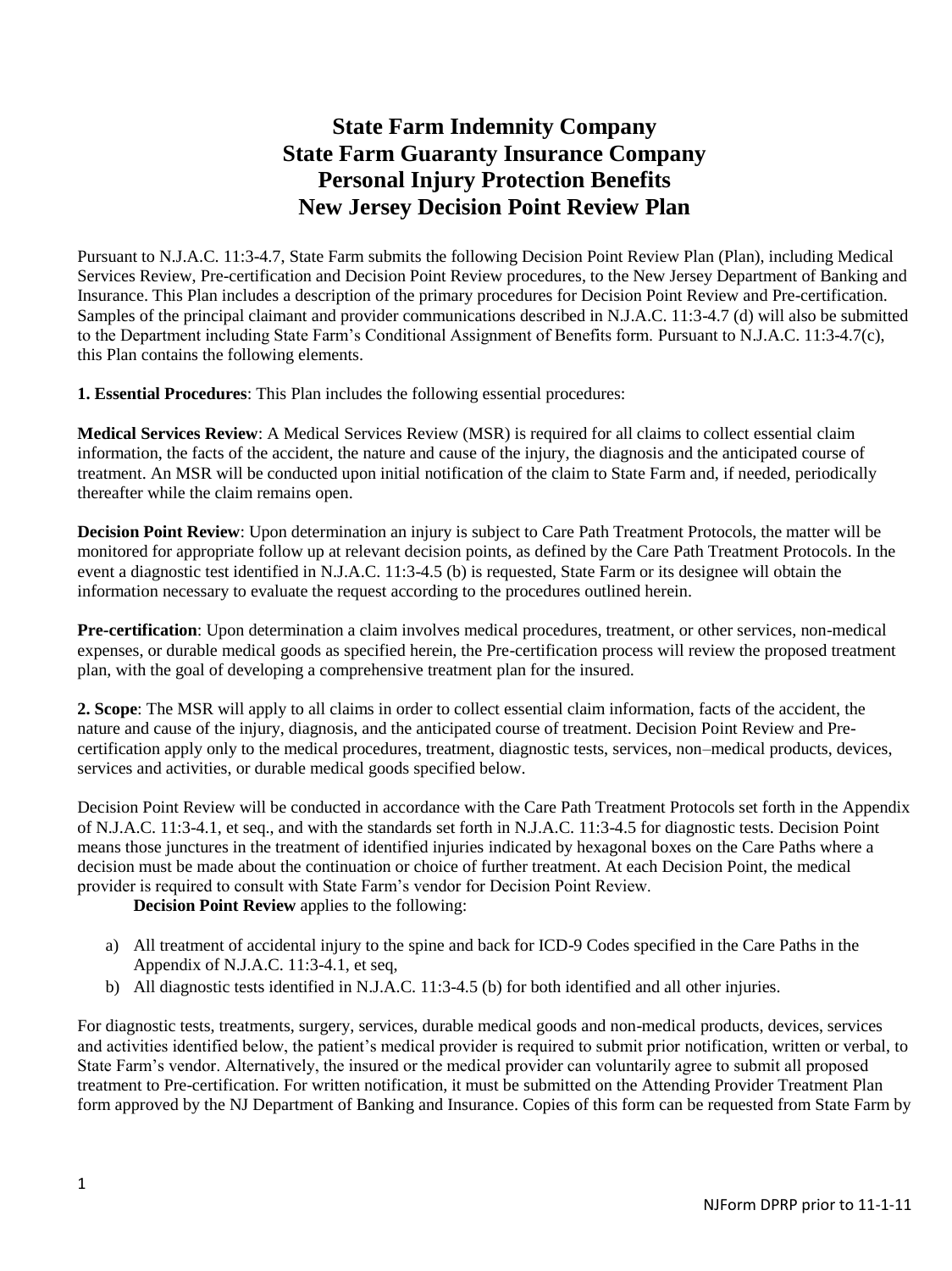calling 1-888-326-0152 or can be accessed at [www.statefarm.com/claims/njpip.htm](http://www.statefarm.com/claims/njpip.htm) , [www.nj.gov/dobi/aicrapg.htm](http://www.nj.gov/dobi/aicrapg.htm) and [www.medlogix.com](http://www.medlogix.com/) .

**Pre-certification** applies to the following**:** 

- a) non-emergency inpatient and outpatient hospital care;
- b) non-emergency surgical procedures;
- c) outpatient care, including follow-up evaluations, for soft tissue/disc injuries of the insured person's neck, back and related structures not included within the diagnoses covered by the Care Paths;
- d) temporomandibular disorders; any oral facial syndrome
- e) carpal tunnel syndrome;
- f) outpatient psychological/psychiatric testing and/or services;
- g) home health care;
- h) durable medical goods with an aggregate cost or monthly rental in excess of \$75.00, including durable medical equipment and associated supplies, prosthetics and orthotics,
- i) non-medical products, devices, services and activities and associated supplies, not exclusively used for medical purposes or as durable medical goods, with an aggregate cost or monthly rental in excess of \$75.00, including but not limited to the following:
	- 1. vehicles,
	- 2. modifications to vehicles,
	- 3. durable goods,
	- 4. furnishings,
	- 5. improvements or modifications to real or personal property,
	- 6. fixtures,
	- 7. spa/gym memberships,
	- 8. recreational activities and trips,
	- 9. leisure activities and trips,
- j) non-emergency medical transportation with a round trip transportation expense in excess of \$75.00;
- k) non-emergency dental restoration;
- l) physical, occupational, speech, cognitive or other restorative therapy, or body part manipulation, including follow up evaluations by the referring physician, except that provided for identified injuries in accordance with Decision Point Review; and
- m) pain management treatment except that provided for identified injuries in accordance with Decision Point Review, including but not limited to the following:
	- 1. acupuncture,
	- 2. nerve blocks,
	- 3. manipulation under anesthesia,
	- 4. anesthesia when performed in conjunction with invasive techniques,
	- 5. epidural steroid injections,
	- 6. radio frequency/rhyzotomy,
	- 7. narcotics, when prescribed for more than three months,
	- 8. biofeedback,
	- 9. implantation of spinal stimulators or spinal pumps, and
	- 10. trigger point injections

Decision Point Review/Pre-certification requirements will not apply to diagnostic tests, treatments or durable medical goods administered or obtained within 10 days of the insured event. However, such items may be reviewed retrospectively and must be medically necessary and as a result of a covered automobile accident in order to be reimbursable.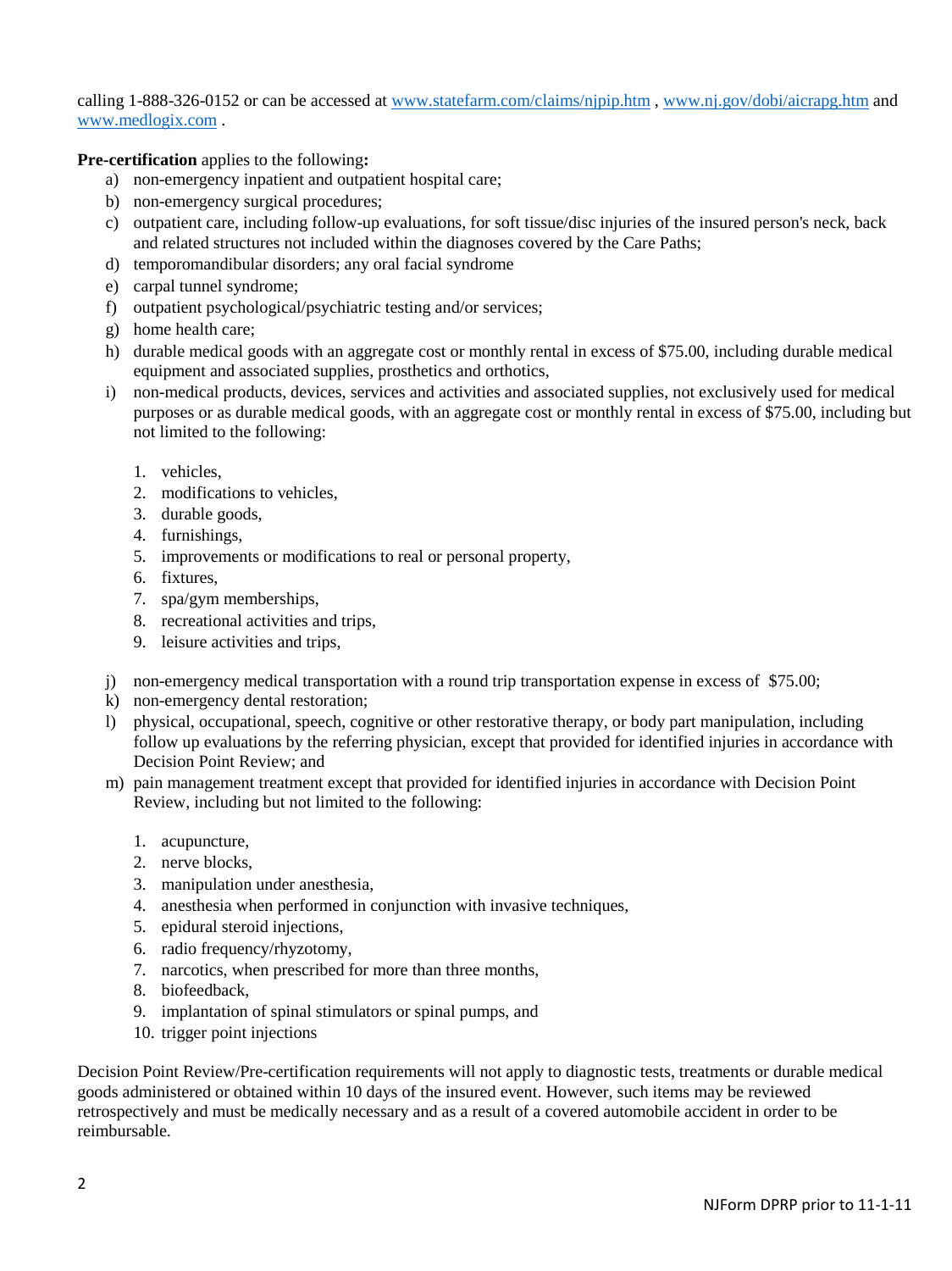**3. Emergency Care:** Emergency care as defined by N.J.A.C. 11:3-4.2 will not be subject to Decision Point Review or Pre-certification. However, such care may be reviewed retrospectively and must be medically necessary and as a result of a covered automobile accident in order to be reimbursable.

**4. Notification:** A written summary of this Plan will be mailed to policyholders at policy issuance and renewal.

Upon notification of an injury claim, a claim handler will promptly contact the insured/injured person or designee to explain this Plan, obtain the facts of the accident, description of the injury, site of initial medical care, name of the provider the injured party has selected for further care, and any other information necessary to the complete the MSR and refer the matter to Decision Point Review or Pre- certification processes for covered conditions. The insured/injured person will be verbally advised of the potential for a co-payment penalty.

The claim handler will mail the insured/injured person a packet of informational materials which includes a letter summarizing the Plan, including the MSR, Decision Point Review and Pre-certification procedures, the necessary nofault forms, an introductory letter to the treating physician advising him/her about the Plan requirements, and an authorization for release of medical information. The material will include information on how to contact State Farm's vendor to submit Decision Point Review/Pre-certification requests including telephone number, facsimile number and email address and will also explain the circumstances under which a co-payment penalty may apply. Periodic communication with the insured and the provider will occur as is appropriate for the specific course of treatment.

For purposes of communicating with insureds and providers concerning the administration of this Plan, State Farm may also mean State Farm's vendor.

**5. Vendor:** State Farm has selected Consolidated Services Group (CSG) to be its independent contractor for the medical evaluations concerning this Plan. CSG has provided medical claims service for over 20 years. Its corporate office is located in Lansdale, PA.

A team of specialty specific, board certified, and NJ licensed physicians will function as the Medical Directors for State Farm's Plan. This team consists of physicians with specialty expertise in Cardiology, Chiropractic, Dental, Dermatology, ENT, Gastroentology, General Surgery, Neurology, Neuropsychology, Neurosurgery, Optometry, Orthopedics, Pain Management, Physiatry, Plastic Surgery, Podiatry, Psychology, Psychiatry, and Urology. CSG has designated Kenneth Gross, DC as medical director to ensure Decision Point Review and Pre-certification requests are based upon medical necessity in accordance with N.J.A.C. 11:3-4.7. CSG will provide a dedicated team of registered nurses and support staff to work with State Farm claims staff to provide Decision Point Review, Pre-certification and other medical management services as permitted under New Jersey law.

CSG Medical Reviewers will be available from 7:00am to 7:00pm Monday-Friday to respond to provider inquiries by phone at 1-877-258-2378. Voice mail and pager contact with CSG on-call personnel will be activated for messages received on Saturdays.

## **6. Review Procedure:**

## **A. Medical Services Review:**

A Medical Services Review (MSR) is required for all claims to collect essential claim information, the facts of the accident, the nature and cause of the injury, the diagnosis and the anticipated course of treatment. An MSR will be conducted upon initial notification of the claim to State Farm. The insured must provide this information as promptly as possible. Failure to provide this information within 30 days after the accident shall result in the application of a copayment penalty.

Each claim will be initially evaluated through the MSR process to determine whether Decision Point Review or Precertification apply.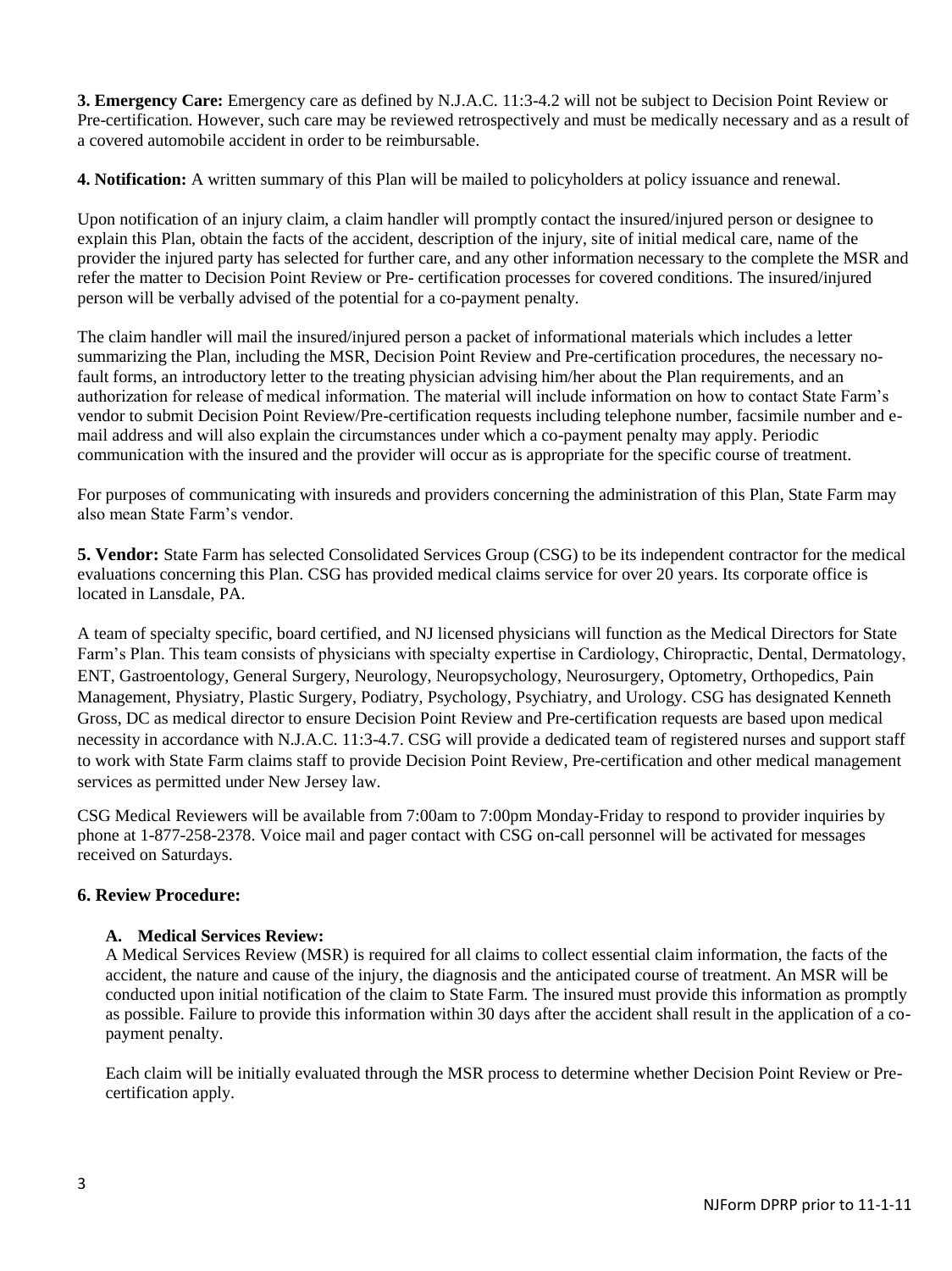After making initial contact with the injured person and obtaining information about the injury, the State Farm claim handler will notify CSG of the essential claim information. Contact with the insured and the medical provider will be coordinated between State Farm and CSG. Based on a completed MSR, a determination will be made as to whether the injury and treatment are subject to Decision Point Review or Pre-certification. The information required during the initial MSR will include:

- Patient's name, address and phone number
- Patient's social security number, gender, occupation
- Facts of the accident
- Provider(s) name, address, phone number, contact person and specialty
- History of the injury; prior injuries; previous medical history; current clinical findings
- Diagnosis related to this accident
- Anticipated course of treatment, including diagnostic testing

**State Farm shall impose an additional co-payment penalty for not providing the information promptly. Such penalties shall result in a reduction in the amount of reimbursement of the eligible charge for medically necessary expenses that are incurred after notification is required and until notification is received. The additional co-payment shall be:** 

- a) **25% when received 30 or more days after the accident; or**
- b) **50% until notification is received if 60 or more days after the accident**.

At the request of State Farm or its vendor, an MSR may also occur every 60 days thereafter while the claim remains open to obtain updated information concerning the patient's medical condition.

#### **B. Decision Point Review/Pre-certification**

During Decision Point Review/Pre-certification, the treating physician has the opportunity to explain any complicating factors which might require additional treatment or provide medical justification for diagnostic testing.

Decision Point Review/Pre-certification is performed by CSG Medical Reviewers who receive the necessary medical information from the treating provider either by phone, mail, or by electronic transmission, to the extent such information has not already been obtained through the MSR.

In order to consider a request for Decision Point Review/Pre-certification, the following information is required and must be submitted to CSG:

- Provider's name, address, phone number, contact person and specialty
- History of the injury; prior injuries; previous medical history; current clinical findings
- ICD-9 diagnosis codes related to this accident
- Current patient evaluation including objective clinical findings
- Results of performed diagnostic testing
- Amount and type of treatment received to date with documented response
- Proposed diagnostic tests, for comparison to criteria contained in N.J.A.C. 11:3-4.5.
- Proposed course of treatment consistent with subjective and objective findings
- Proposed CPT-4, HCPC's and procedural codes related to the diagnoses, including frequency and duration
- Date of re-evaluation for discharge or anticipated discharge date (Decision Point Review)
- Legible notes (written requests)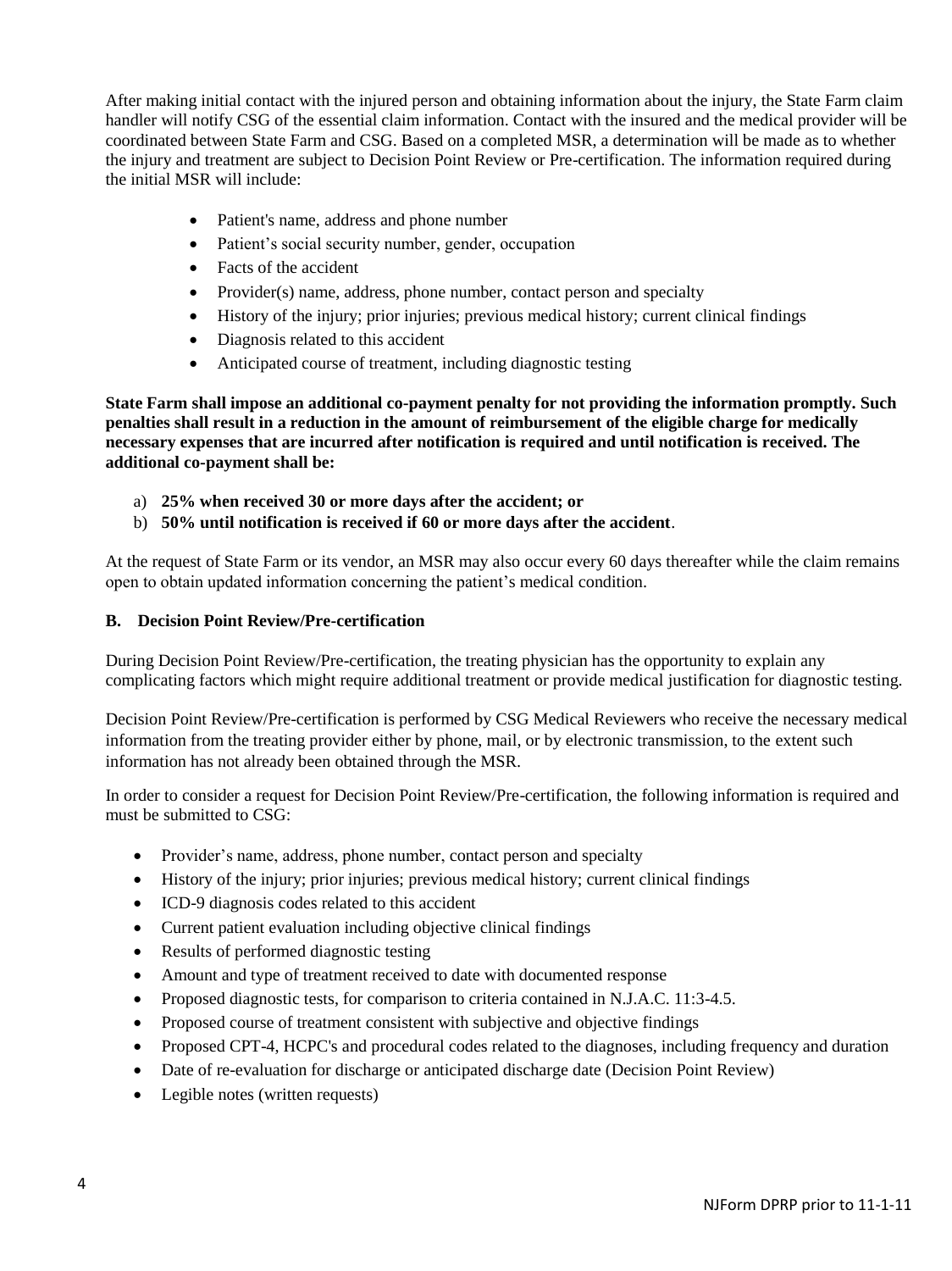For written requests, notification must be submitted on the Attending Provider Treatment Plan form approved by the NJ Department of Banking and Insurance.

This information will be compared to standards of good practice, standard professional treatment protocol and established practice parameters utilized by CSG. The medical necessity of proposed diagnostic tests will be evaluated based on the criteria contained in N.J.A.C. 11:3-4.5.

Attempts will be made to resolve verbal requests for medical services at the time of a provider's contact with CSG. If the request is not resolved at the time of contact, however, a written response will be sent within three (3) business days after receipt of the request.

All responses to requests for services, written or verbal, will be communicated in writing. A Decision Point Review/Pre-certification Evaluation letter confirming CSG's evaluation of the treatment or test will be sent to the patient, the treating provider, and State Farm within three (3) business days after receipt of the request for Decision Point Review/Pre-certification. In some cases, if additional information is required to process the request, it will be specifically identified in the evaluation letter.

The provider and patient will be advised:

- 1) The request was evaluated as medically necessary, or
- 2) There was insufficient information provided to process the request, or

if the CSG Medical Reviewer and the treating provider cannot agree on treatment, services, tests, goods, or nonmedical expenses, a Medical Director will review all appropriate documents and make an evaluation. The provider and patient will then be advised:

- 3) The request was evaluated as medically necessary, or
- 4) The request was evaluated as not medically necessary, or
- 5) The request was evaluated as not medically necessary and modified, or
- 6) There was insufficient information provided to process the request.

If a treatment plan, medical procedure, non-medical product, device, service and activity, durable medical goods, or diagnostic test other than those listed in 11:3-4.5 (a) is evaluated as not medically necessary or is modified, that evaluation is always made by a physician. In the case of treatment prescribed by a dentist, the evaluation is made by a dentist.

Written notification of the Medical Directors evaluation will be made within three (3) business days after receipt of the initial request or after receipt of a subsequent submission of information.

If State Farm or CSG fails to respond to a request for Decision Point Review/Pre-certification within three (3) business days, the treatment or test may proceed (without application of a co-payment penalty) until State Farm or CSG notifies the provider of the evaluation results.

If the Medical Director determines the supporting medical information is insufficient to render an opinion as to the medical necessity of the request, the scheduling of an independent medical examination may be requested (see Section 10).

The Decision Point Review/Pre-certification evaluation shall be based exclusively on medical necessity and shall not encourage over or under-utilization of the treatment or test. The treating provider shall provide information on the diagnosis and proposed plan of treatment, including the clinically supported findings that are the basis for the treating provider's determination that the treatment, diagnostic test, services, goods, or further treatment is necessary and that the injury is causally related to the motor vehicle accident. Providers will be encouraged to provide a comprehensive treatment plan of care for patients to minimize the need for piecemeal review.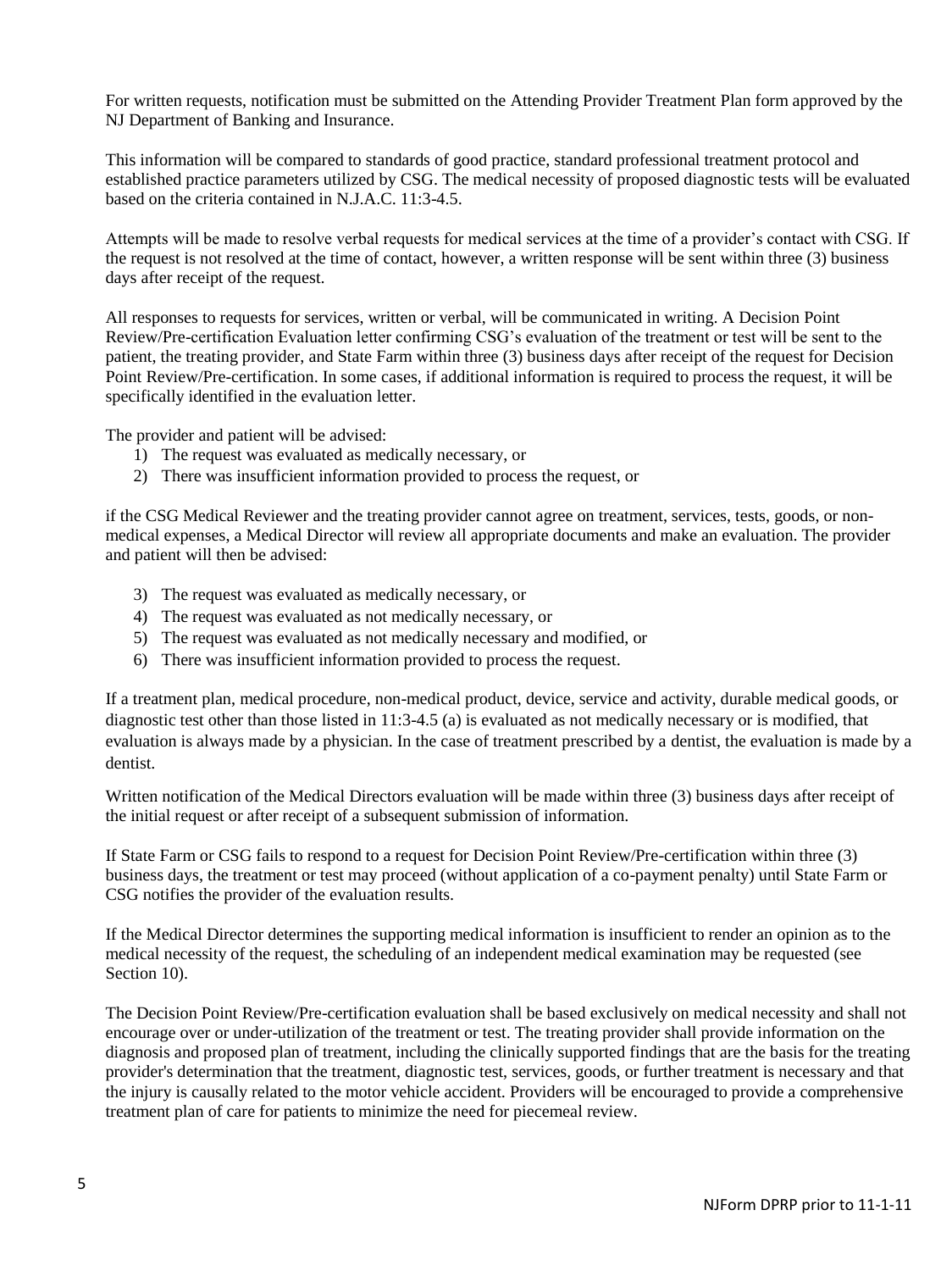State Farm will not retrospectively deny payment for treatment, services, diagnostic testing, durable medical goods or non-medical expenses on the basis of medical necessity where a Decision Point Review or Pre-certification request for that treatment or testing was properly submitted to CSG unless the request involved fraud or misrepresentation, as defined in N.J.A.C. 11:16-6.2, by the provider or the person receiving the treatment, diagnostic testing or durable medical goods. All billing, however, will be subject to billing and coding guidelines established by the American Medical Association, outlined in the Current Procedural Terminology (CPT) guide, and the provisions of N.J.A.C. 11:3-29.

The Decision Point Review/Pre-certification evaluation is strictly a review of medical necessity by CSG on State Farm's behalf. Reimbursement for the expenses of medically necessary care is subject to the provisions of the auto insurance policy and New Jersey law including deductibles, co-payments, policy limits and the medical fee schedule. Reimbursement is also subject to a determination apart from medical necessity that the care is for injuries caused by a covered accident.

## **7. Internal Appeals Procedures**

Under State Farm's Conditional Assignment of Benefits, the provider shall be required to utilize the Internal Appeals process before submitting the disputes to Personal Injury Protection Dispute Resolution under N.J.A.C. 11:3-5, et seq.

To file a Pre-Service Appeal, the provider must complete and submit the Pre-Service Appeal form and any supporting documentation to CSG via fax at **(856) 910-2501** or mail at 300 American Metro Blvd, Suite 170, Hamilton, NJ 08619.

For Post Service Appeals, the provider must complete the Post Service Appeal form and select a physician to review the dispute from a list maintained by CSG. If the provider does not select a reviewing physician, one will be selected on the provider's behalf. The appeal form and any supporting documentation must be submitted to State Farm Claims, P.O. Box 106170, Atlanta, GA 30348-6170 or by fax at (844) 218-1140. The decision by the reviewing physician is non-binding to all parties.

As per 11:3-4.7B - Requirements for insurer internal appeals procedures:

- State Farm only requires a one-level appeal procedure for each appealed issue before making a request for alternate dispute resolution in accordance with N.J.A.C. 11:3-15. That is, each issue shall only be required to receive one internal appeal review by the insurer prior to making a request for alternate dispute resolution. An appeal of the denial of a medical procedure, treatment, diagnostic test, other service, and/or durable medical equipment on the grounds of medical necessity is a different issue than an appeal of what the insurer should reimburse the provider for that same service.
- There are two types of internal appeals and a separate and distinct form is available for each type of appeal: 1. Pre-service: Appeals of decision point review and/or precertification denials or modifications prior to the performance or issuance of the requested medical procedure, treatment, diagnostic test, other service and/or durable medical equipment (collectively known as "services"); and 2. Post-service: Appeals subsequent to the performance or issuance of the services.
- Both the New Jersey PIP Pre-Service Appeal Form and the New Jersey PIP Post Service Appeal Form can be found on the NJ Department of Banking and Insurance website or at State Farm's website, [www.statefarm.com/claims/njpip.htm](http://www.statefarm.com/claims/njpip.htm) , or upon request from State Farm by calling 1-888-326-0152. The list of physician reviewers is available at CSG's website, [www.medlogix.com](http://www.medlogix.com/) , or upon request from State Farm or CSG.
- A pre-service appeal shall be submitted no later than 30 days after receipt of a written denial or modification of requested services.
- A post-service appeal shall be submitted at least 45 days prior to initiating alternate dispute resolution pursuant to N.J.A.C. 11:3-5 or filing an action in Superior Court.
- Decisions on pre-service appeals shall be issued by the insurer to the provider who submitted the appeal no later than 14 days after receipt of the pre-service appeal form and any supporting documentation.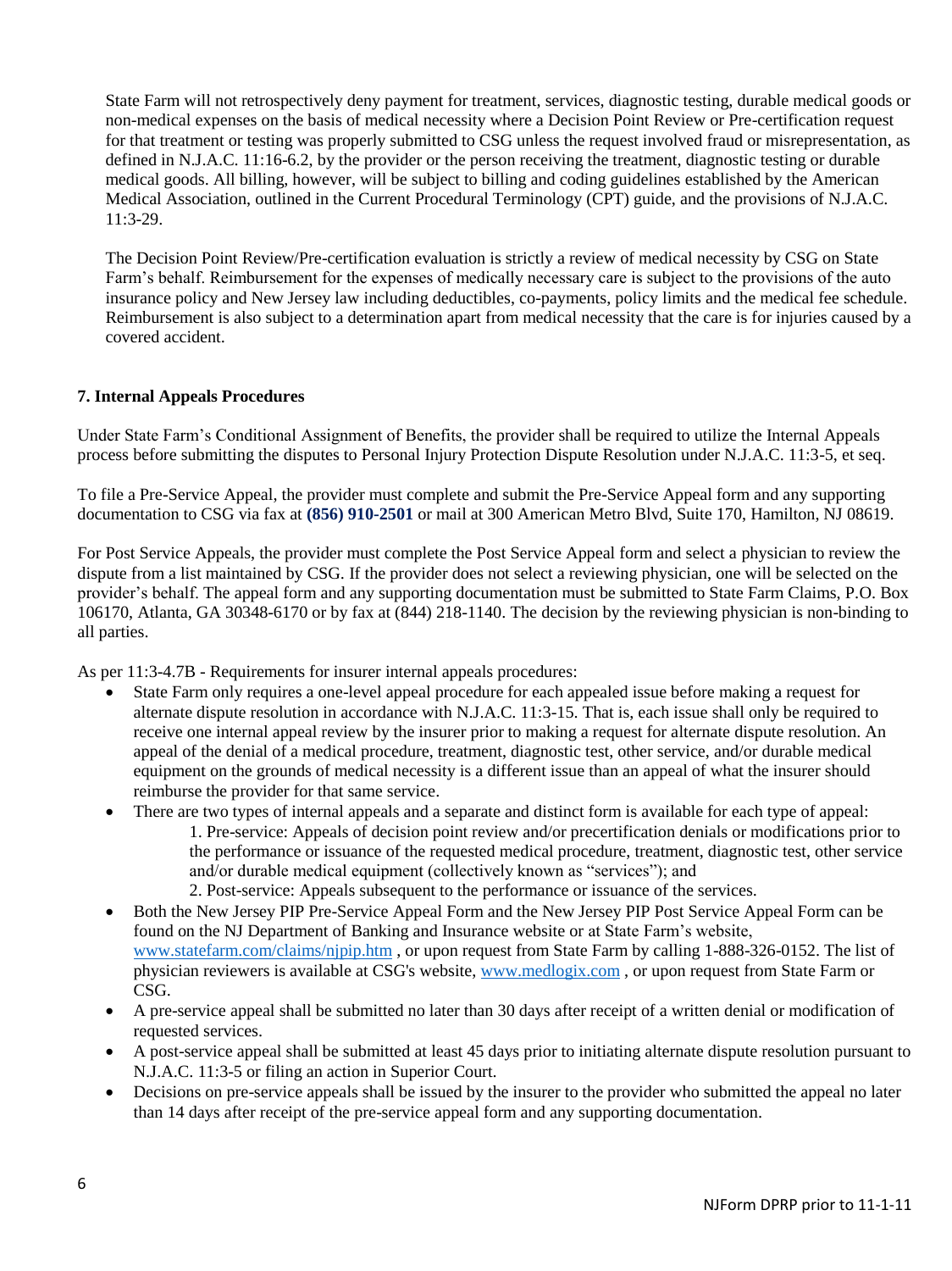- Decisions on post-service appeals shall be issued by the insurer to the provider who submitted the appeal no later than 30 days after receipt of the appeal form and any supporting documentation.
- Nothing in this section shall be construed so as to require reimbursement of services that are not medically necessary or to prevent the application of the penalty co-payments in N.J.A.C. 11:3-4.4(e), (f) and (g).

The Internal Appeals process is an attempt to resolve disputes directly between State Farm and the provider. Providers who retain counsel to assist them in the Internal Appeals process do so strictly at their own expense. State Farm will not reimburse providers for their counsel fees or any other costs regardless of the outcome of the process.

**8. Personal Injury Protection Dispute Resolution:** A PIP dispute, as defined by N.J.A.C. 11:3-5, may be submitted to Personal Injury Protection (PIP) Dispute Resolution in accordance with the State Farm Auto policy. PIP Dispute Resolution shall be conducted in accordance with the procedures set forth in N.J.A.C. 11:3-5, including any amendments. The final determination made by the dispute resolution professional shall be binding upon the parties, but subject to vacation, modification or correction by the Superior Court in an action filed pursuant to N.J.S.A 2A:23A-13 for review of the award.

Under State Farm's Conditional Assignment of Benefits, after exhausting the Internal Appeals process, a provider must submit any PIP dispute, as defined by N.J.A.C. 11:3-5, to PIP Dispute Resolution in accordance with this Plan.

**9. Independent Medical Examinations:** An exam scheduled pursuant to this Plan is intended to provide a timely review of proposed medical care. If a physical/mental examination of the injured person is requested pursuant to this Plan, State Farm, or its designated vendor, will notify the injured person or his or her designee of the time, date, and place of examination. A notice will also be sent to all known providers treating the injured person advising of the examination and consequences for repeated unexcused failures to attend on the part of the patient. The appointment for the physical examination will be scheduled within seven (7) calendar days of receipt of the request for Decision Point Review/Pre- certification unless the injured person agrees to extend the time period. The medical examination will be conducted by a practitioner in the same discipline as the treating provider and at a location reasonably convenient to the injured person. Upon request of State Farm, or its designated vendor, the injured person will provide medical records and other pertinent information to the practitioner conducting the medical examination no later than at the time of the examination.

State Farm will schedule the physical/mental examination to occur during the first thirty-five (35) calendar days after CSG's receipt of the Decision Point Review/Pre-certification request.

Once the exam is attended, State Farm, or its designated vendor, will promptly notify the injured person or his or her designee and the treating provider whether the request was evaluated as medically necessary, but no later than three (3) business days after the examination. If the examining provider prepares a written report concerning the examination, the injured person or his or her designee shall be entitled to a copy and may request one from State Farm.

Failure to attend the physical/mental examination scheduled to occur within thirty-five (35) calendar days from CSG's receipt of the Decision Point Review/Pre-certification request will be **excused** if the injured person notifies State Farm or CSG at least three (3) business days before the examination date of his or her inability to attend the exam. Another exam will then be scheduled to occur within the thirty- five  $(35)$  calendar days.

Failure to attend a physical/mental examination scheduled to occur within thirty-five (35) calendar days from CSG's receipt of the Decision Point Review/Pre-certification request will be **unexcused** if the injured person does not notify State Farm or CSG at least three (3) business days before the examination date of his or her inability to attend the exam.

Failure to attend a physical/mental examination rescheduled to occur more than thirty-five (35) calendar days from CSG's receipt of the Decision Point Review/Pre-certification request will be **unexcused.**

If the injured person has two or more unexcused failures to attend a scheduled examination, State Farm will deny payment for treatment, diagnostic testing and durable medical goods provided on or after the date of the second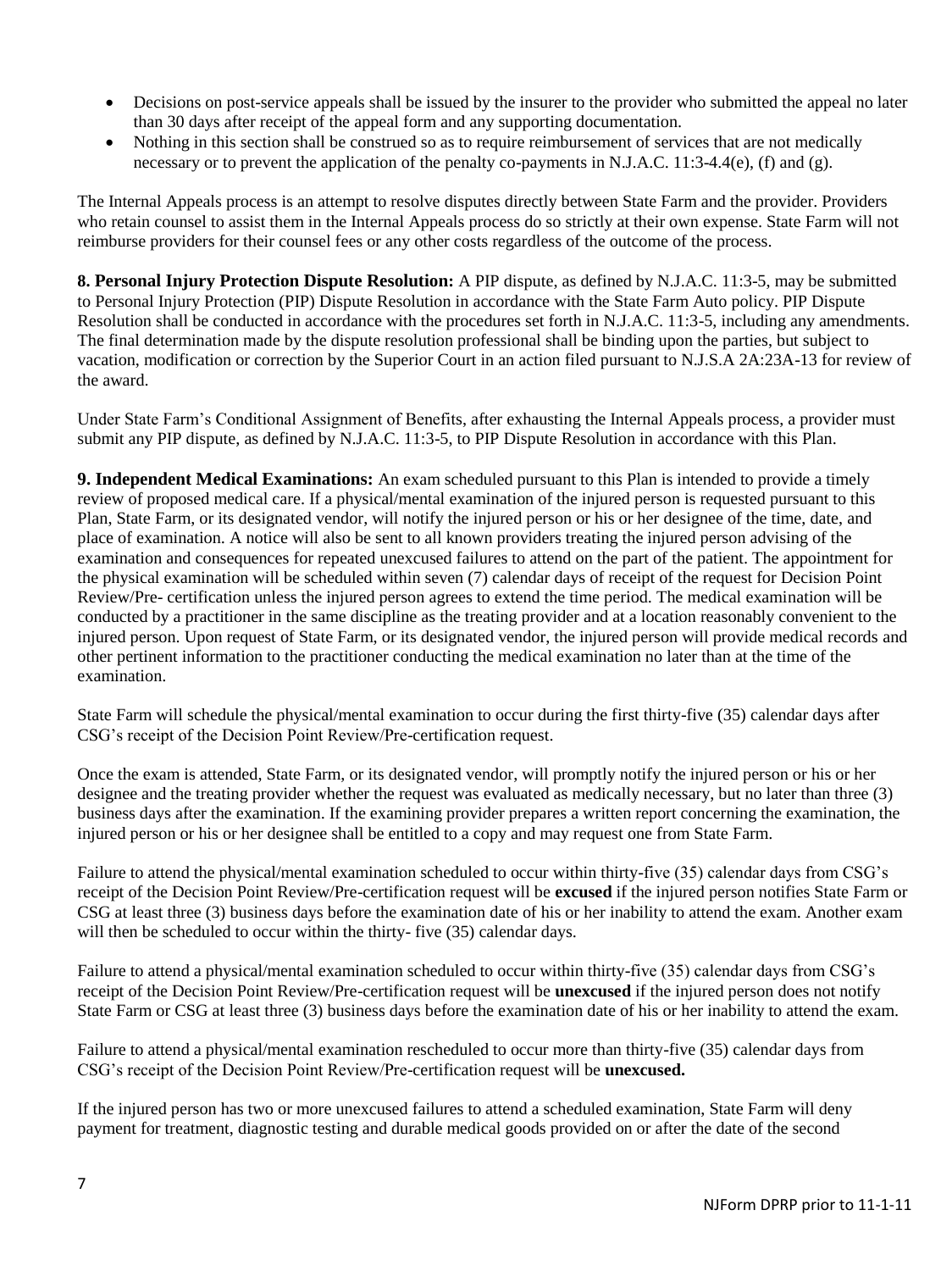unexcused failure to attend. State Farm's denial will apply to treatment, diagnostic testing and durable medical goods relating to the diagnosis code(s) and corresponding family of codes associated with the Decision Point Review/Precertification request that necessitated the scheduling of the physical/mental examination.

In such cases, notification will be sent to the injured person or his or her designee and all known providers treating the injured person. The notification will advise that all future treatment, diagnostic testing and durable medical equipment associated with the diagnosis code(s), and corresponding family of codes, contained in the request or Attending Provider Treatment Plan form will be ineligible for payment.

# **10. Voluntary Networks:**

For non-emergency benefits, certain goods and services may be secured through State Farm or its designated voluntary network. These goods and services include:

- Durable Medical Goods with an aggregate cost or monthly rental in excess of \$75, including durable medical equipment and supplies, prosthetics and orthotics
- Magnetic Resonance Imagery
- Computer Assisted Tomography

The availability of voluntary networks does not waive the requirement for Decision Point Review and Pre-certification of goods or services as provided under this Plan. (See Section 12 for applicable penalty for non-compliance.)

# **A 30% penalty shall apply if goods or services, available through State Farm or its voluntary network, are not procured through our designated vendor's network. This penalty is in addition to any other policy or statutory deductible, co-payment and penalty applicable under this Plan and State Farm Auto policy.**

The injured person or his or her designee will receive a written summary of State Farm's Decision Point Review Plan including the availability of Networks and the penalty assessed for failure to utilize the Networks upon the notification of an injury claim.

In addition, when CSG receives a request for goods and/or services, the patient and provider will receive a Decision Point Review/Pre-certification Evaluation letter advising if the request was evaluated as medically necessary. The Evaluation letter will also advise the patient of options available to receive in- network services, and an explanation of the 30% copayment penalty that may apply for failure to obtain these goods or services from an in-network facility.

For information regarding available network facilities, the injured party or his or designee and the treating medical provider may contact State Farm, access CSG's website at [www.medlogix.com](http://www.medlogix.com/) or call CSG at 1-877-258-2378.

**11. Penalties:** The co-payment penalties described under this section are in addition to any other policy or statutory copayment/penalty applicable under your policy.

> a) State Farm shall assess an additional co-payment penalty for not providing the required MSR information within 30 days of the loss. Penalties will be assessed as follows:

1. For failure to provide information timely, such penalties shall result in a reduction in the amount of reimbursement of the eligible charge for medically necessary expenses incurred more than 30 days after the accident and until notification is received. The additional co- payment shall be:

- i. 25% when received more than 30 after the accident; or
- ii. 50% until notification is received if 60 or more days after the accident;
- b) State Farm shall assess an additional co-payment penalty for medically necessary diagnostic tests, treatments, surgery, services, durable medical goods and non-medical products, devices, services and activities that are incurred without first complying with the provisions of this Plan. The treating